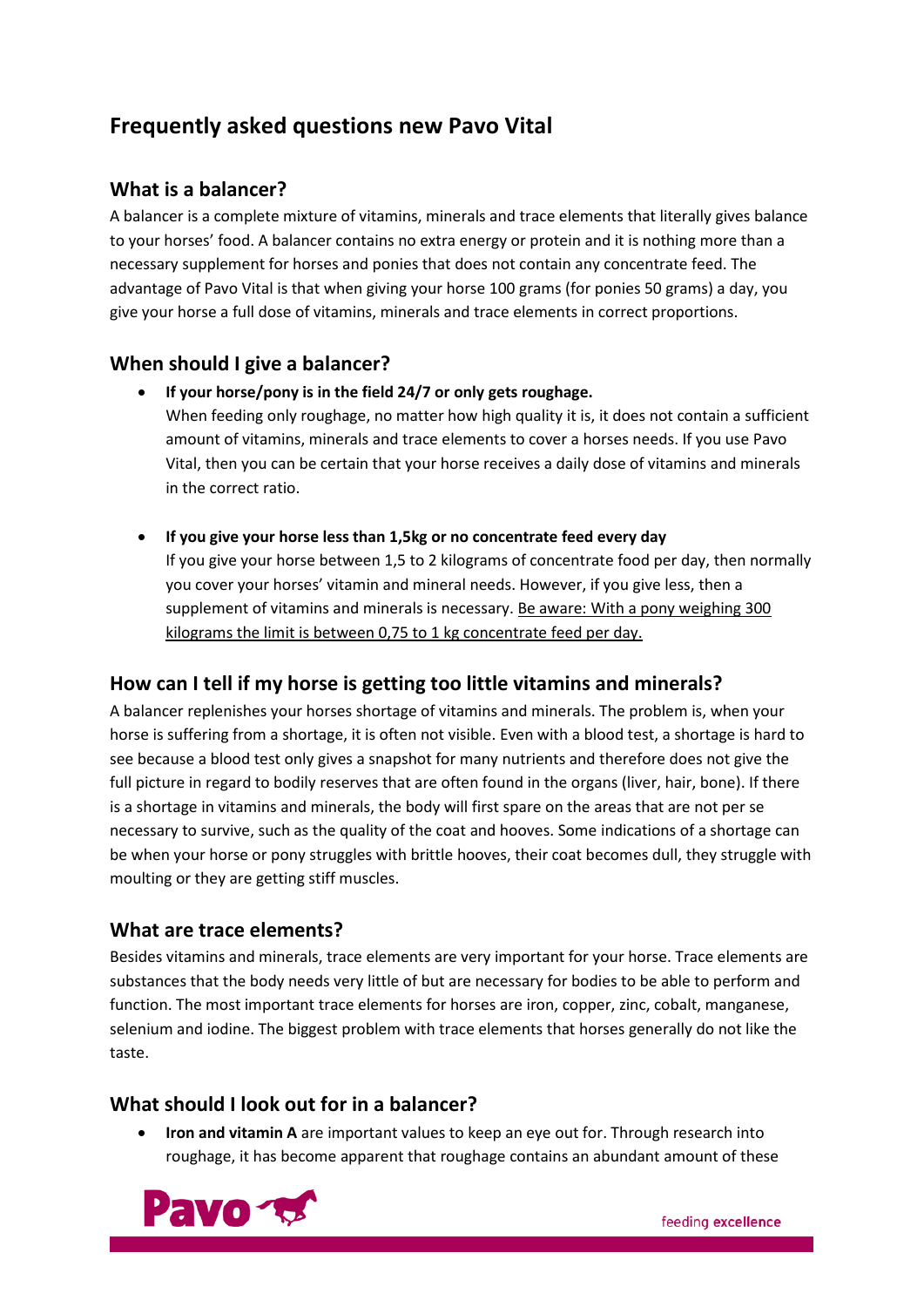values and therefore they do not need to be supplied. Too much iron makes it difficult for other trace elements, such as copper and zinc, to be absorbed. Too much vitamin A can even be toxic. More is not always better!

- **Biotin** is important to promote the quality of the hooves and the addition of vitamin E and selenium support the immune system of the horse.
- Furthermore, how tasty vitamins, minerals and trace elements are can be a problem. If your horse or pony no longer falls for the trick of mixing it in with muesli or slobber, then it is advisable to look for a balancer with the trace element **Intellibond®**. This is a new generation trace element mixture that ensures that the substances are only released in the stomach instead of the mouth. Consequently, the horse does not taste it!

### **What makes Pavo Vital special?**

#### • **Newest generation of trace element Intellibond®**

Pavo Vital is unique due to the addition of the newest generation of trace elements called Intellibond®. This special mixture ensures that the natural bad taste of copper and zinc is only released in the stomach instead of the mouth. Thus, the horse does not taste them and the difficult trace elements are eaten and absorbed well. Together with the addition of natural raw materials, such as timothy grass and lucerne, this results in a tasty pellet.

#### • **Composed according to the latest research data**

Additionally, all the vitamins and minerals in Pavo Vital are scientifically balanced. You do not need different pots anymore to make the perfect combination and this prevents the risk of overdosing. According to the guidelines, a daily supplement of Pavo Vital is sufficient to optimally support your horses'/ pony's bodily functions.

### **How does Pavo Vital differ from Pavo VitalComplete?**

Pavo Vital is the new version of Pavo VitalComplete. We have been monitoring roughage in the Netherlands for more than ten years. As a result, with the new Pavo Vital we have created a new composition that completely fits the new research data. What does this mean?

- Pavo Vital is free of cereals and molasses
- Pavo Vital contains very low sugar and starch values
- Pavo Vital contains 100% natural raw materials such as timothy grass and lucerne
- Pavo Vital contains the well absorbed Intellibond® trace elements. What is special about Intellibond<sup>®</sup> is that the (naturally) bad taste of copper and zinc is only released in the stomach instead of the mouth. Therefore, the horse is not influenced by the taste and the horse will happily eat it.
- Pavo Vital contains extra biotin to support the quality of the hooves.
- Pavo Vital contains more selenium to support healthy muscles.
- Pavo Vital contains a mixture of synthetic vitamin E and natural vitamin E equivalents. The advantage of using this mixture is that the total amount of anti-oxidants absorbed